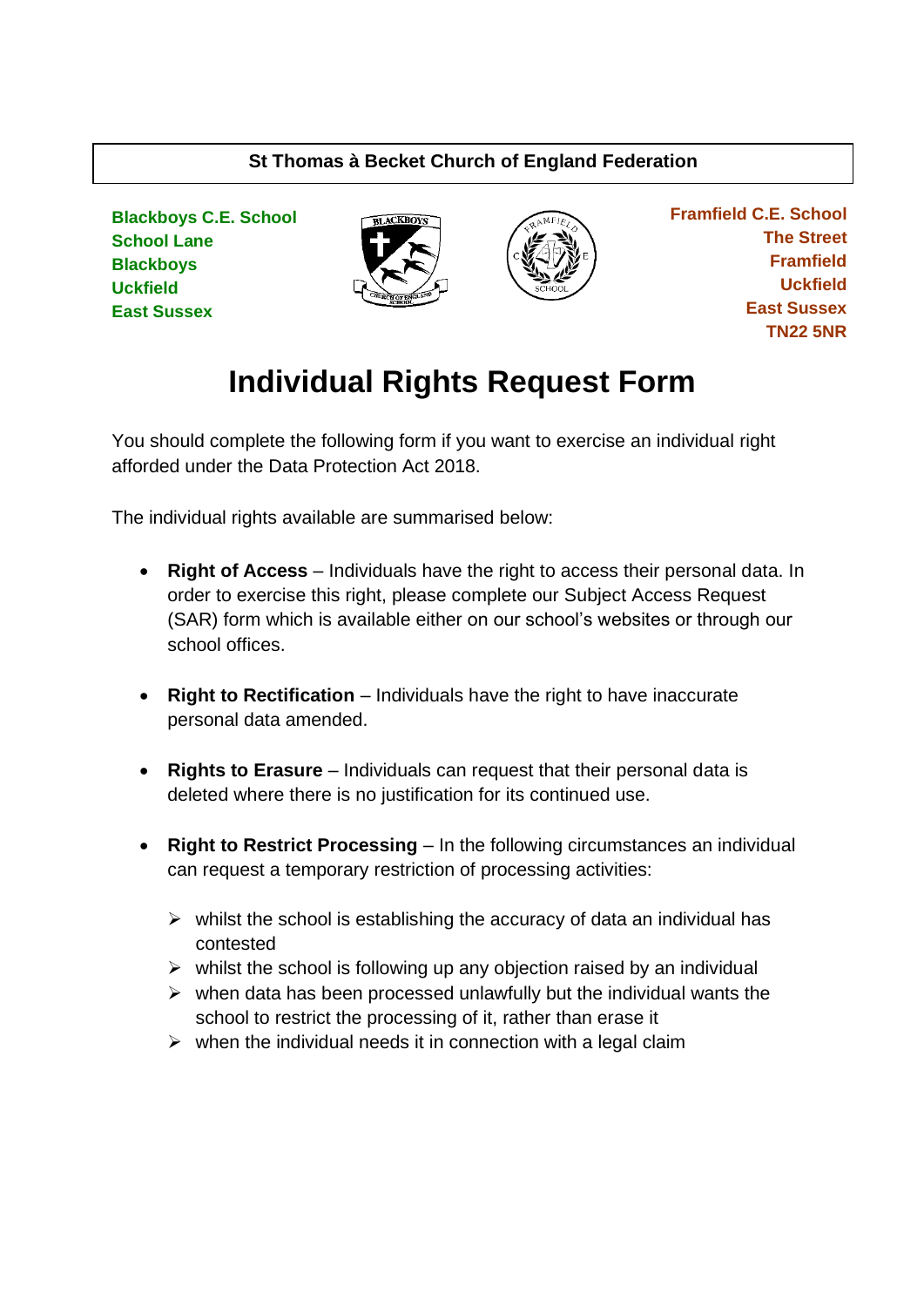- **Right to Object** Individuals have the right to object to their information being processed in the following circumstances:
	- $\triangleright$  If the school has decided processing is necessary either to perform a task in the public interest, as part of its authority, or, as a legitimate interest, and the individual feels this is not applicable.
	- $\triangleright$  If an individual believes there are insufficient grounds for the school to retain information in defence or potential defence of a legal claim.
	- $\triangleright$  If their data is being used for direct marketing purposes.
	- ➢ If their data is being used for research purposes that do not outweigh the individual's right to privacy.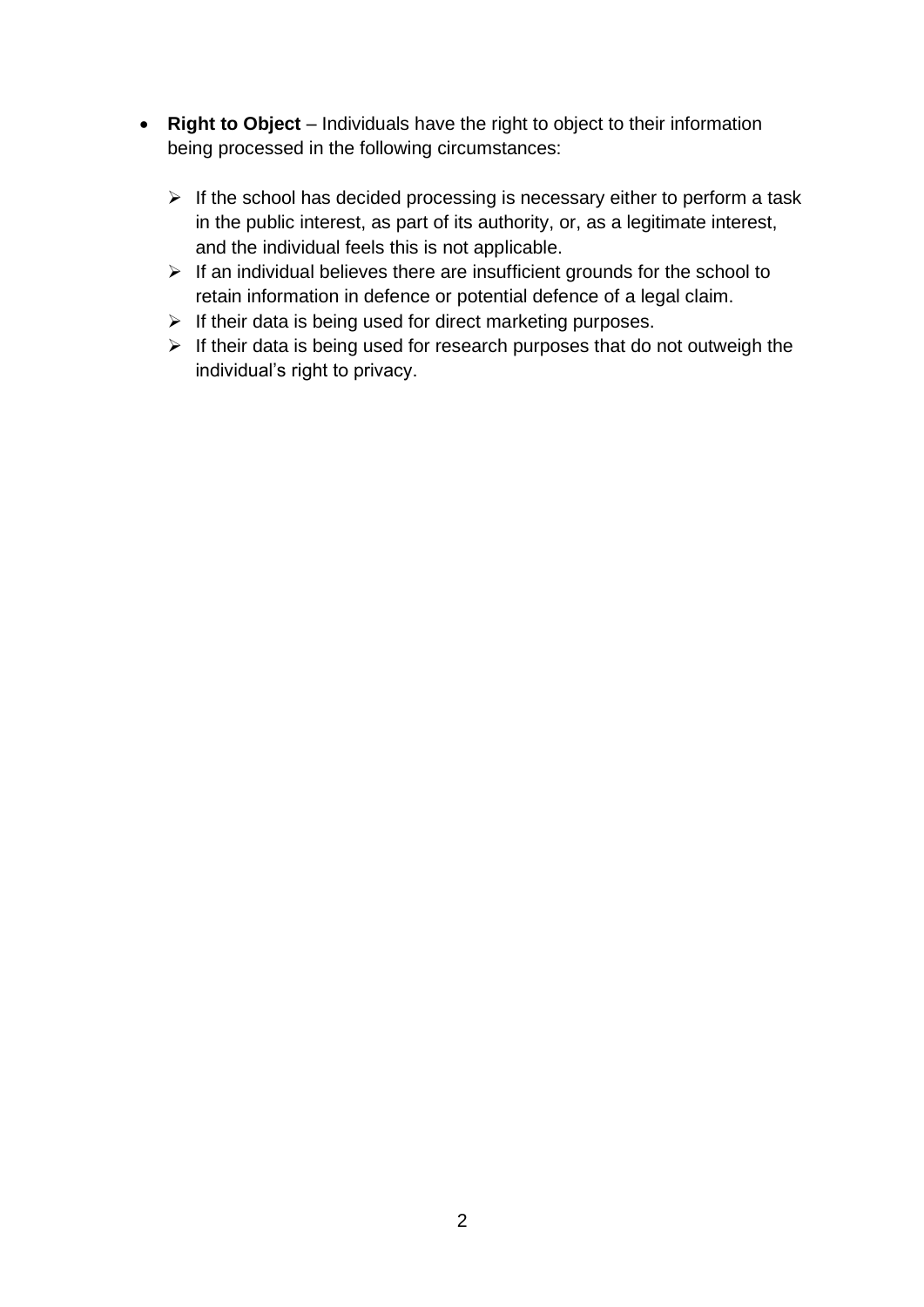Please fill out the following sections as instructed.

# **1) Data subject's details (the person that the data relates to)**

| <b>Full name:</b>                                                                               |  |
|-------------------------------------------------------------------------------------------------|--|
| Date of birth:                                                                                  |  |
| <b>Address:</b>                                                                                 |  |
| <b>Phone number:</b>                                                                            |  |
| <b>Email address:</b>                                                                           |  |
| Year group (if a pupil<br>at the school) OR job<br>role (if a previous or<br>current employee): |  |

# **2) Are you the data subject?**

☐ **YES:** I am the data subject

□ **NO:** I am acting on behalf of the data subject.

# **3) Requestor Details**

| <b>Full name:</b>                           |  |
|---------------------------------------------|--|
| <b>Address:</b>                             |  |
| <b>Phone number:</b>                        |  |
| <b>Email address:</b>                       |  |
| <b>Relationship to the</b><br>data subject: |  |